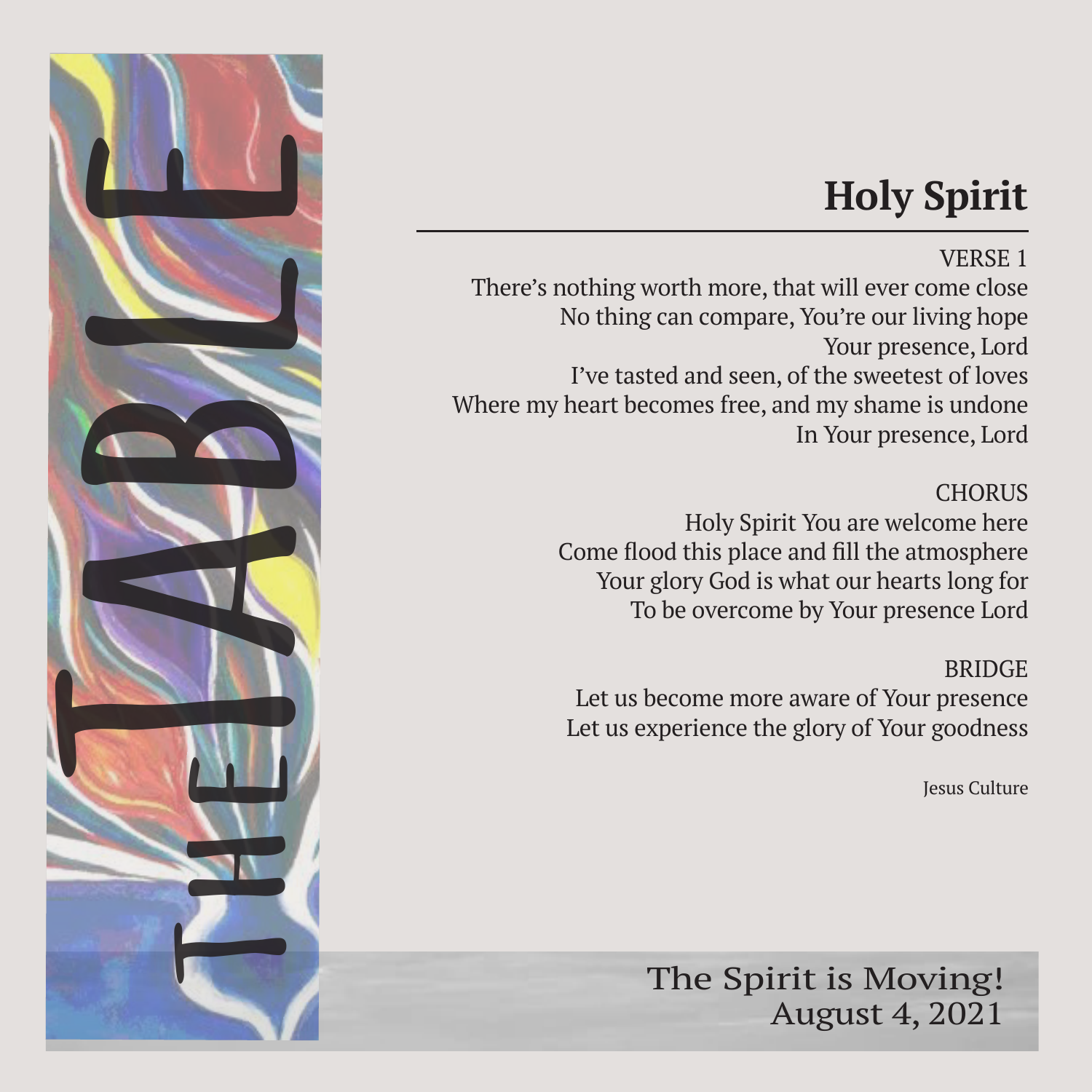# **"Filled with the Spirit's Power"**

*By J.R. Peacey*

#### *our collective prayer*

Filled with the Spirit's power, with one accord the infant church confessed its risen Lord. O Holy Spirit, in the church today no less Your power of fellowship display. Now with the mind of Christ set us on fire, that unity may be our great desire. Give joy and peace; give faith to hear Your call, and readiness in each to work for all. Widen our love, good Spirit, to embrace in Your strong care all those of every race. Like wind and fire with life among us move, 'til we are known as Christ's, and Christians prove.

### **In a world full of big challenges, in a time like ours, we can't settle for a heavy and fixed religion. We can't try to contain the Spirit in a box. We need to experience the mighty rushing wind of Pentecost.**

McLaren, Brian D.. We Make the Road by Walking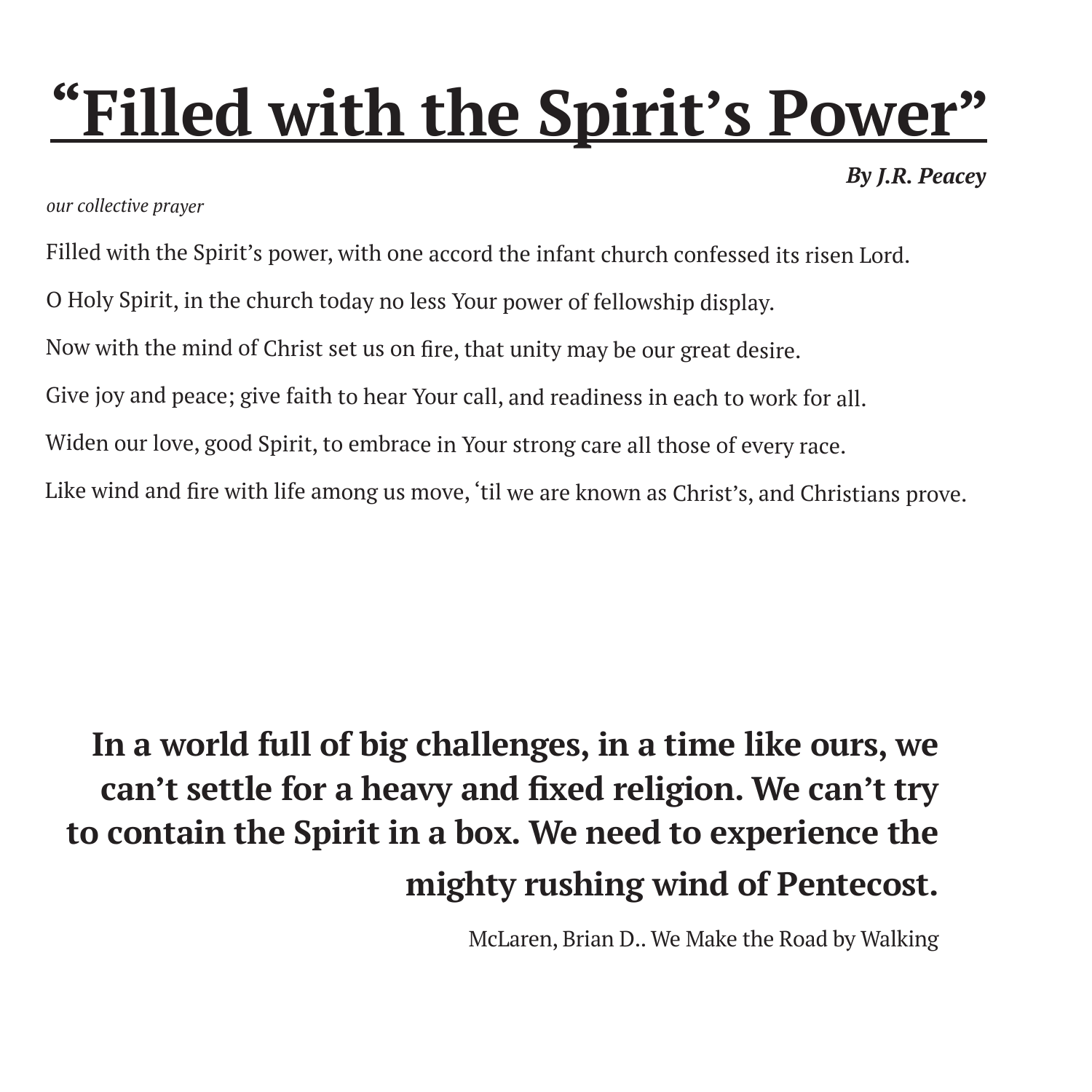## $\blacksquare$  **Reflection**

So let us open our hearts. Let us dare believe that the Spirit that we read about in the Scriptures can move among us today, empowering us in our times so we can become agents in a global spiritual movement of justice, peace, and joy.

So, are we ready? Are we willing to die with Christ? Are we willing to let go?

And are we willing to be buried with Christ? Are we willing to let be?

And are we willing to rise with Christ? Can we inhale, open our emptiness, unlock that inner vacuum, for the Spirit to enter and fill like wind, breath, fire, cloud, water, wine, and a dove? Are we willing to let come?

**How do you respond to the imagery of**  death, burial, and resurrection with